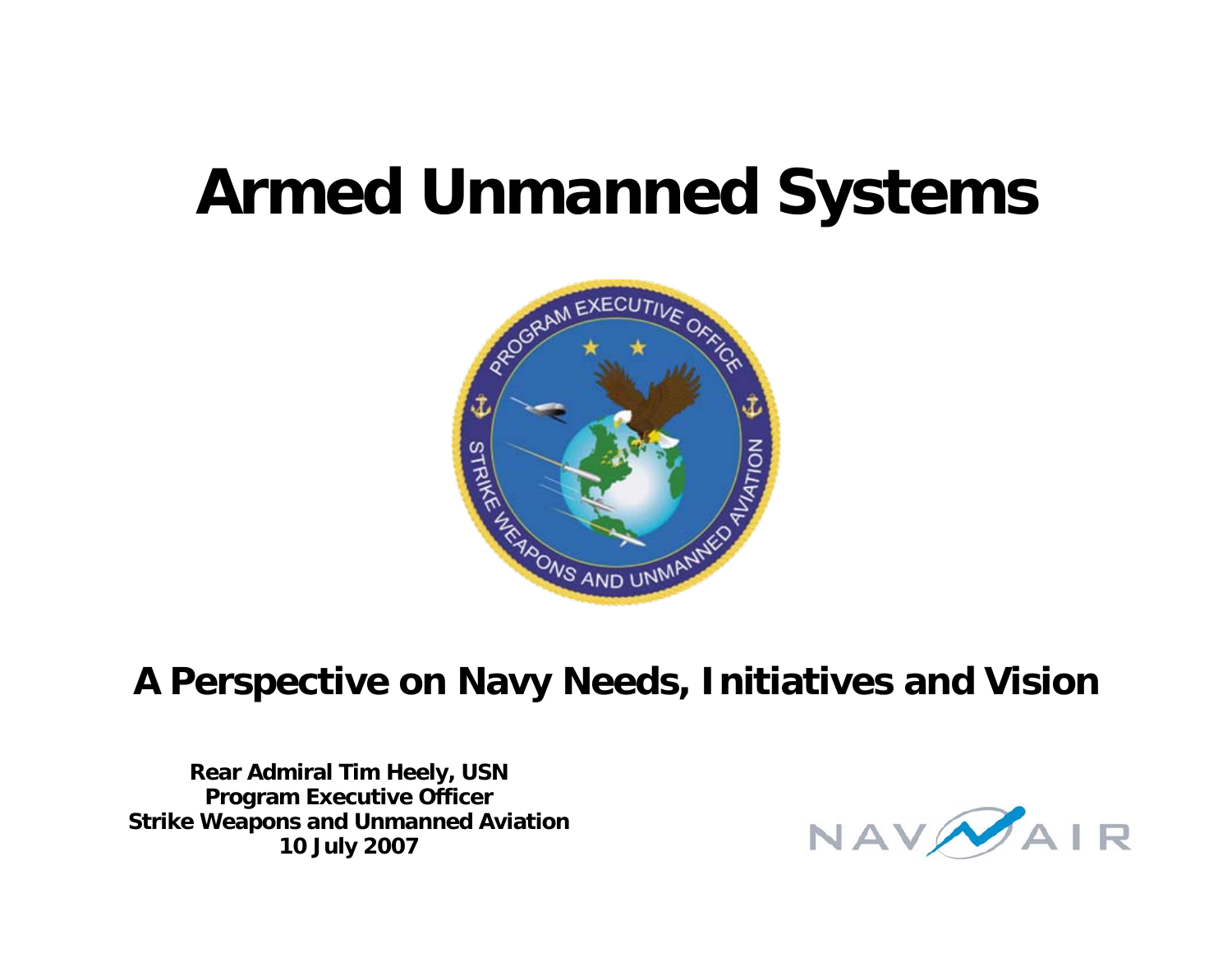

#### **Armed UASs**

#### A first time for everything



Sperry Unmanned Aerial Torpedo Attack Aircraft Circa 1918

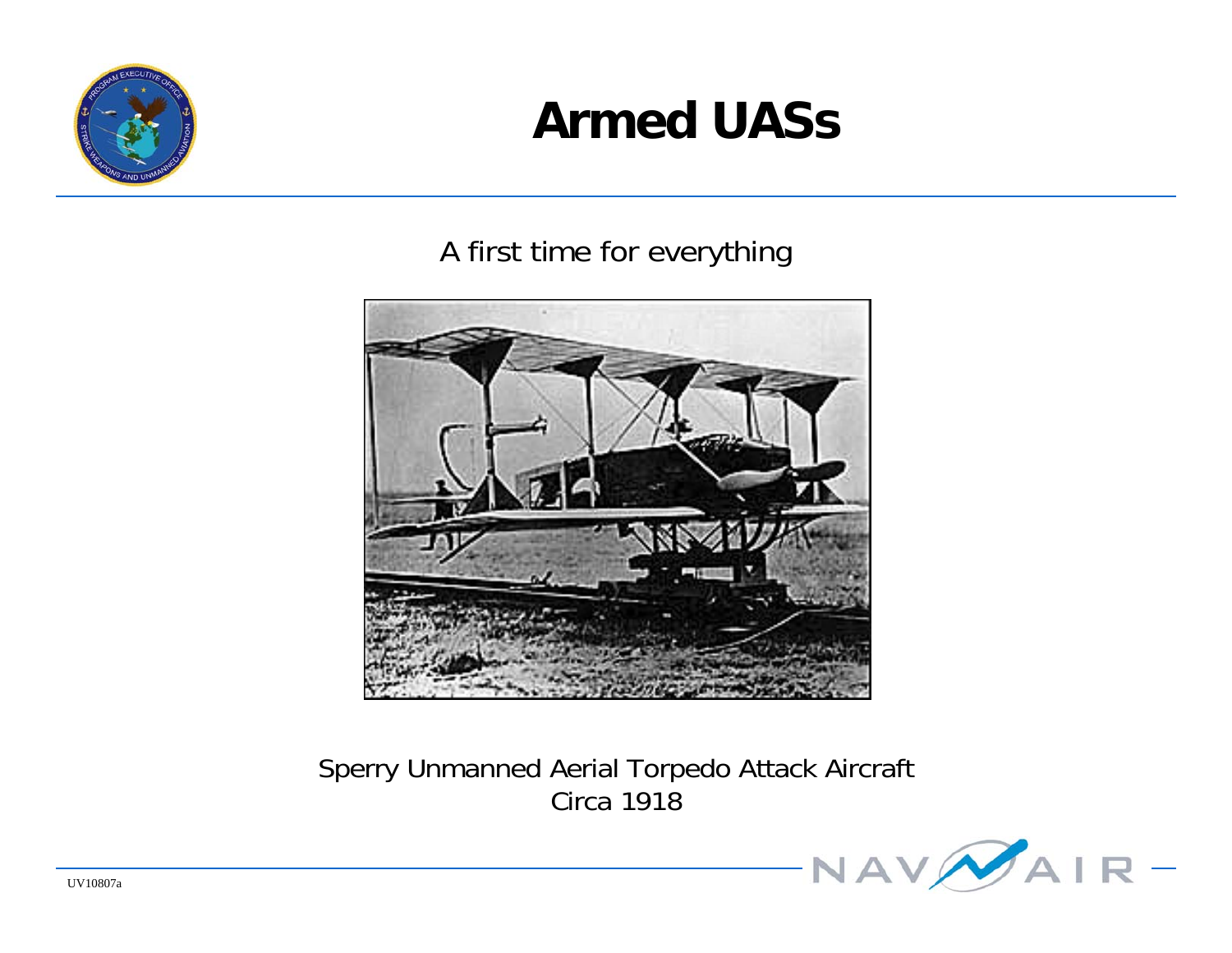

## **Armed UAS Roles & Missions**

#### **PROVIDE**

- $\bullet$ ISR
- $\bullet$ PRE-PLANNED ATTACK
- $\bullet$ TGTS OF OPPORTUNITY
- $\bullet$ SEAD
- $\bullet$ **BDA**
- $\bullet$ RE-ATTACK
- $\bullet$ SPECIALIZED FUNCTIONS

#### **AGAINST**

- $\bullet$ MOBILE TARGETS
- $\bullet$ PROTECTED TGTS
- $\bullet$ CHEM BIO SITES
- $\bullet$  UNPROTECTED DISBURSED TGTS
	- $\bullet$ DEFENSIVE TGTS
	- $\bullet$ MARITIME TGTS
- $\bullet$ TIME CRITICAL TGTS

Success Will Require a Broad Array of Platforms, Sensors and Weapons

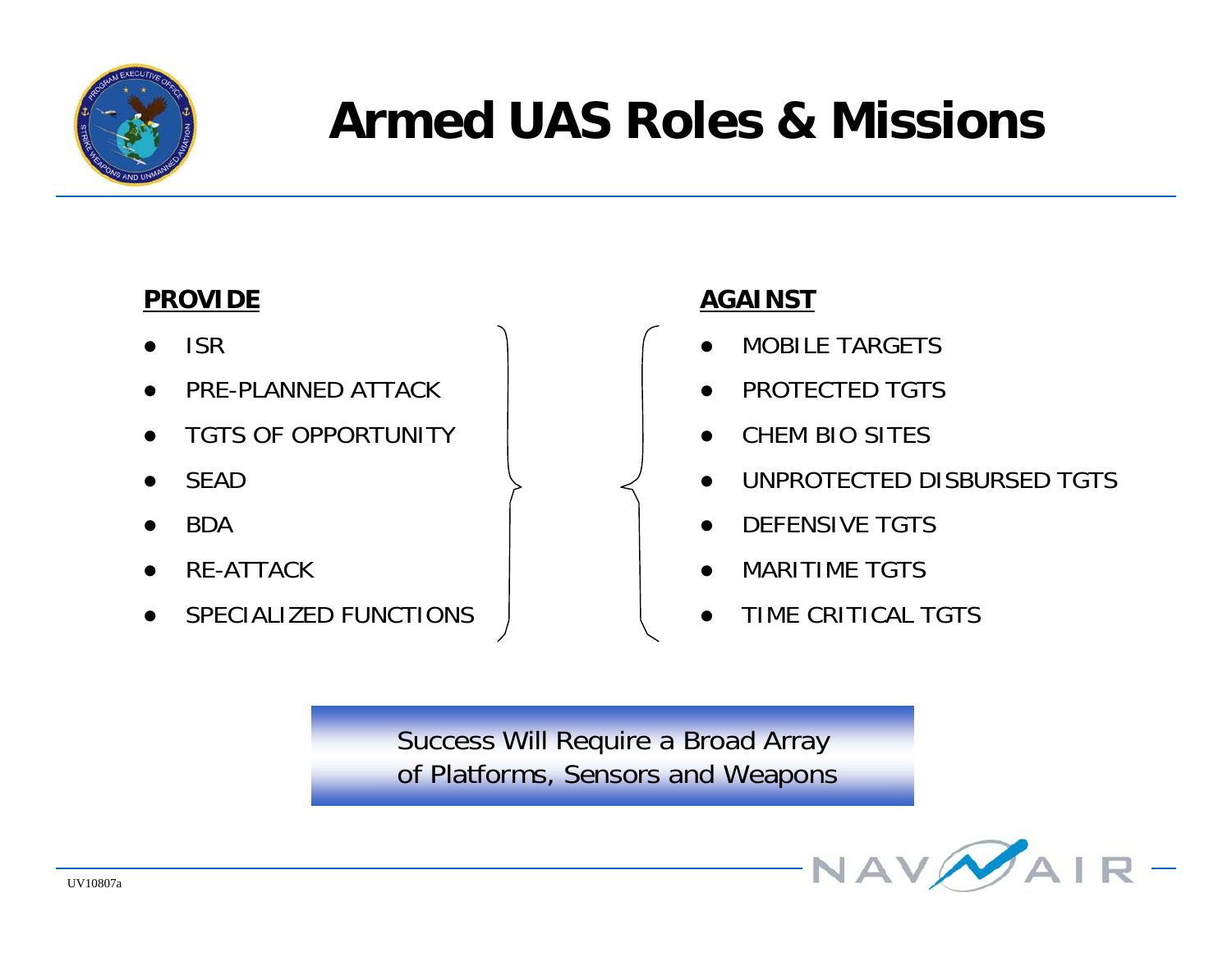

#### **Navy UAS Family of Systems**

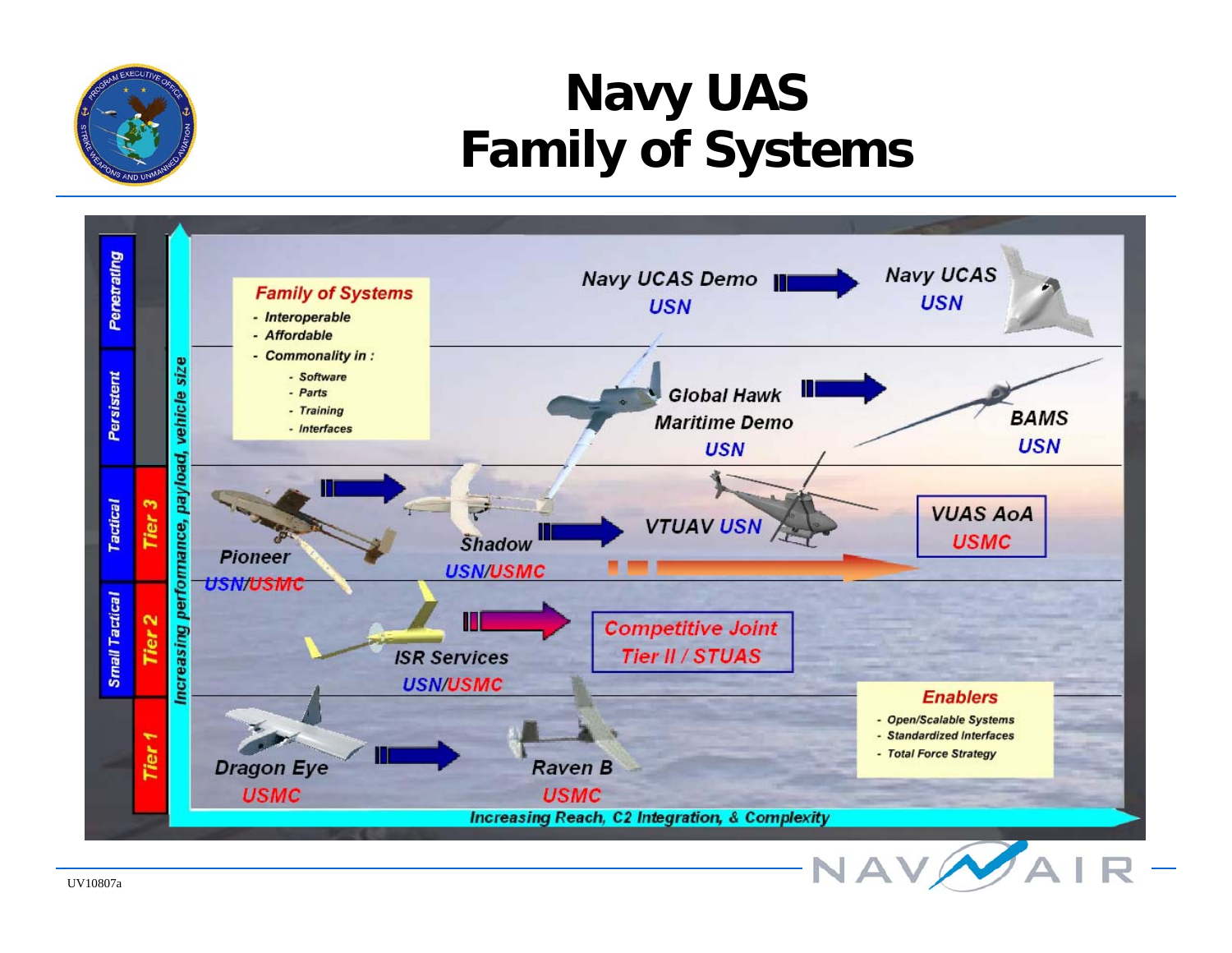

# **Navy UCAS Objective**

- $\blacksquare$  **Navy UCAS Program matures technologies which supports entry into SDD for a Persistent, Penetrating, Carrier-based Strike ISR platform.**
	- $\blacksquare$  **Leverages past DARPA, USAF, and USN J-UCAS efforts**
	- $\blacksquare$  **Funded for Navy UCAS CV Demonstration (also called UCAS-D)**
- $\blacksquare$  **Near-Term Program Goals:**
	- **Demonstrate Carrier Suitability of Persistent ISR Relevant, Unmanned, LO-Planform Air Vehicle**





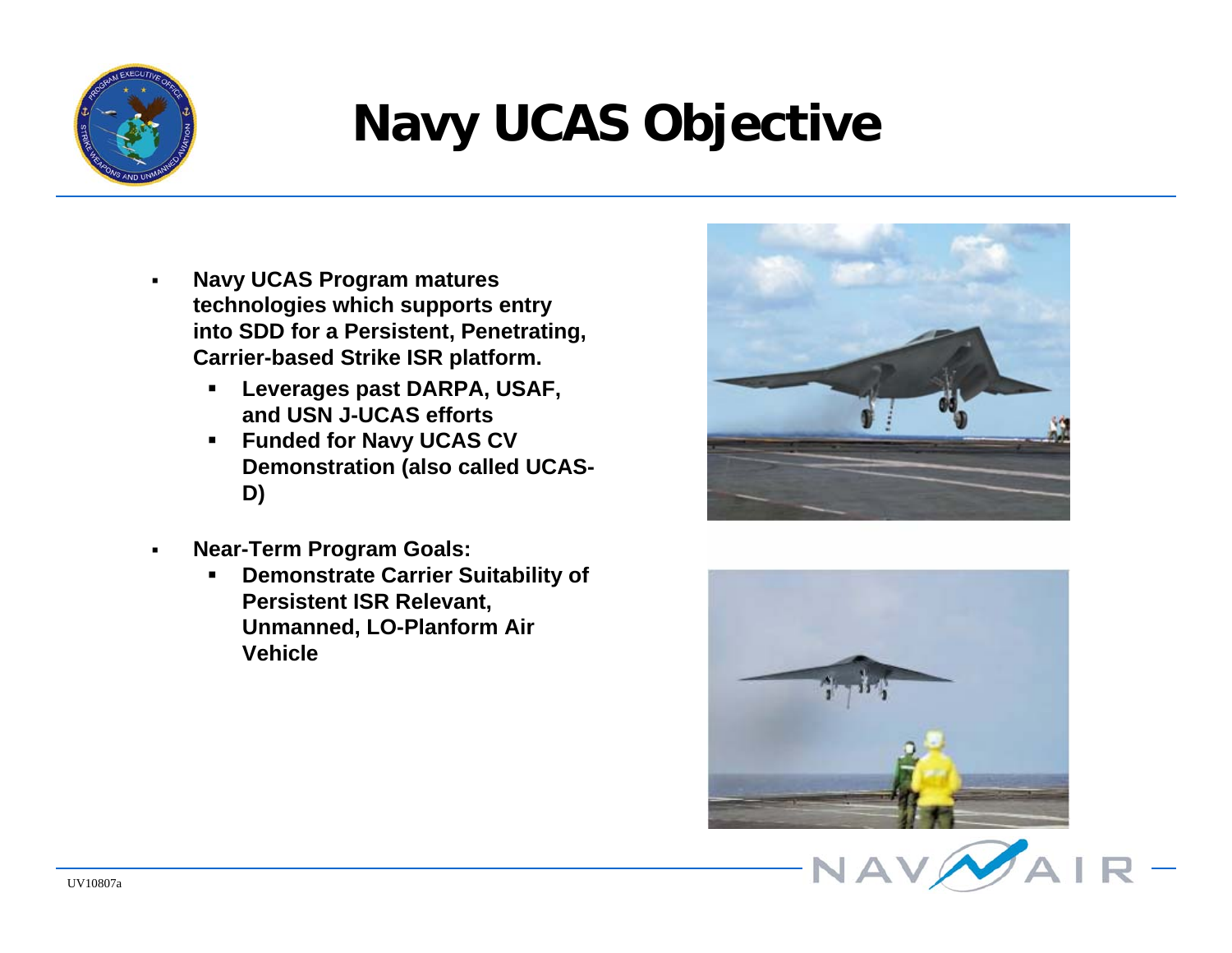

# **N-UCAS Technology Focus Areas**

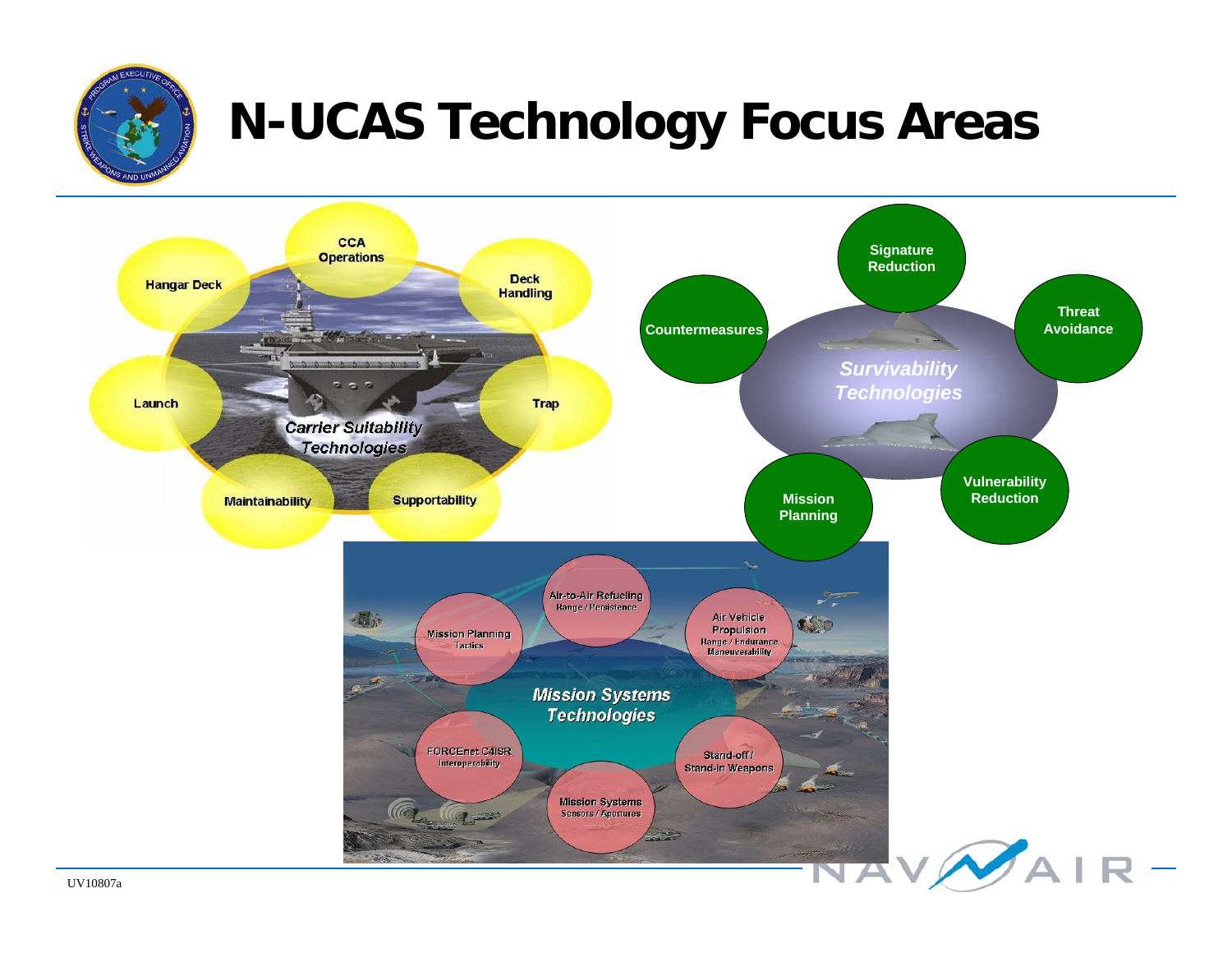

## **VTUAV System Overview**

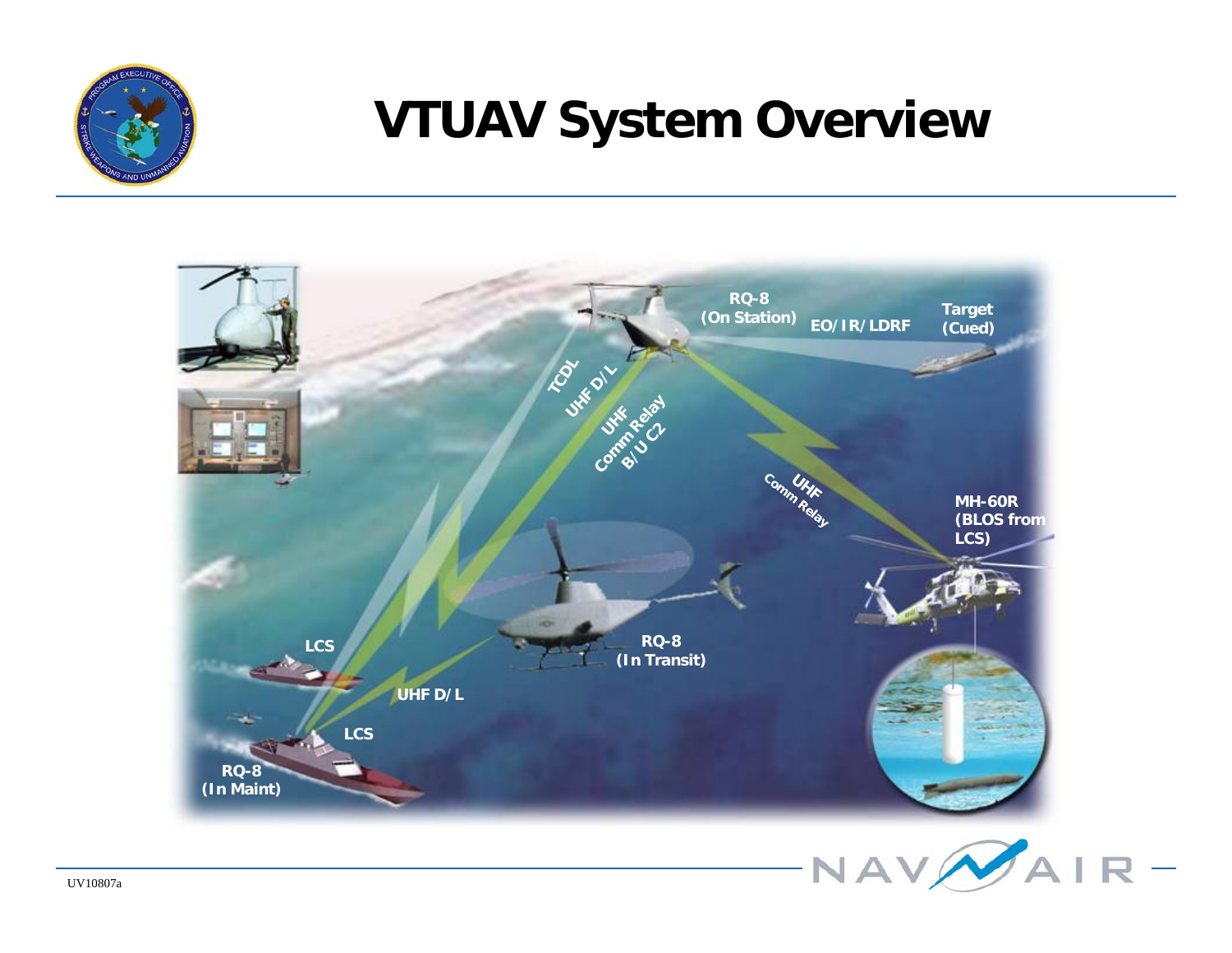

## **Fire ScoutPrimary Mission**

- $\bullet$  Primary operational mode is Reconnaissance, Surveillance & Tracking.
	- Detect, Identify, Report, & Designate suspected threats
	- Avoid surface threats engagement envelope
- $\bullet$  Neutralize time critical threats with on-board weapons while maintaining safe standoff distance.
	- Significant reduction in LCS "kill chain" if threat is engaged at maximum range.
- $\bullet$  Threats from Ground based IR/Radar SAMs
	- Drives VTUAV operational altitude
	- Increased standoff necessary

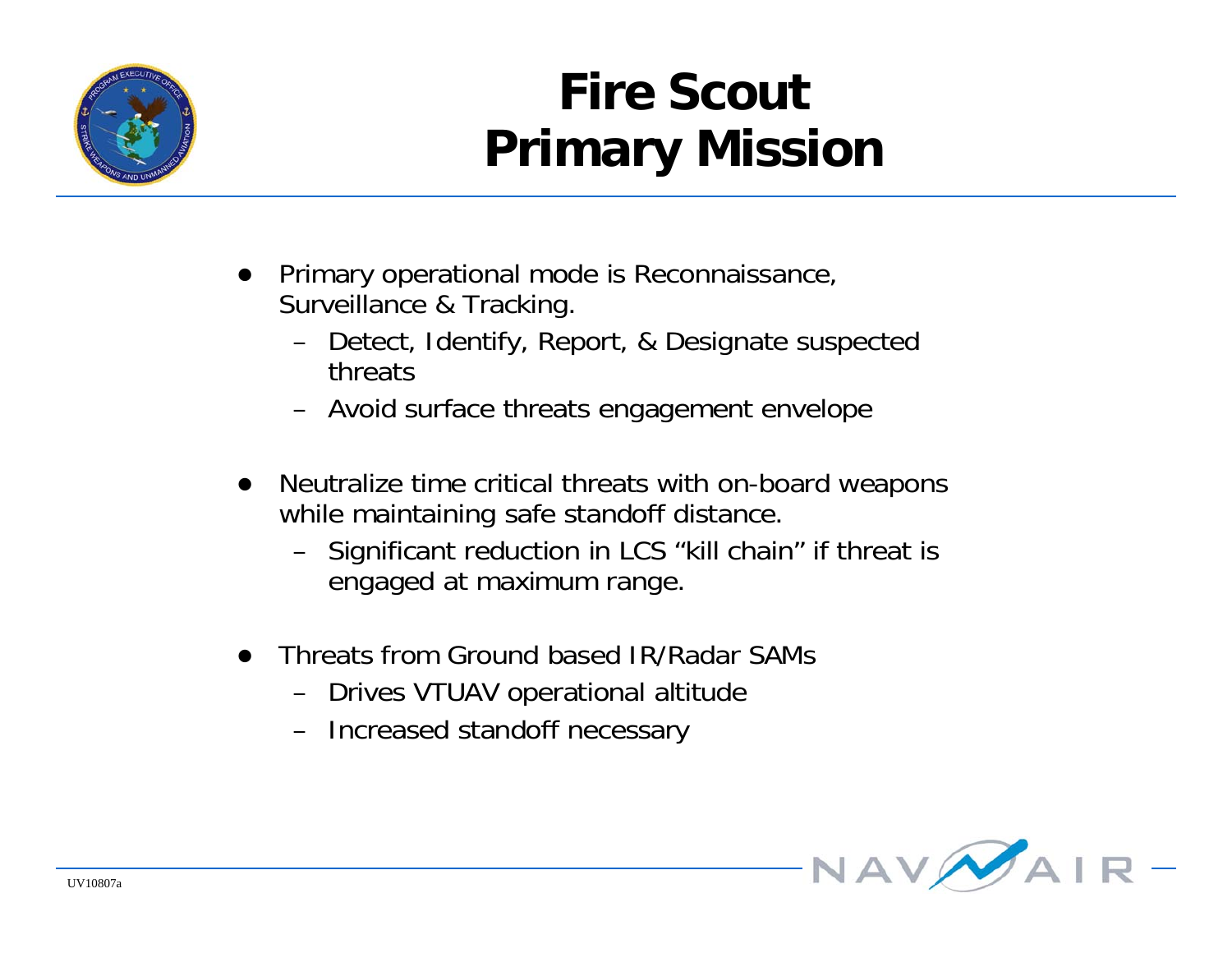

## **MQ-8B Capabilities and First Flight**

|                                                                          | MQ-8B              |
|--------------------------------------------------------------------------|--------------------|
| <b>Horsepower</b>                                                        | 340                |
| <b>Gross Weight, Ib</b><br>Sea Level w/200FPM climb rate                 | 3150               |
| Payload, Ib                                                              | 600                |
| Max Fuel Load, gal                                                       | 190                |
| <b>Mission Radius, nm</b><br>(200 lb Payload, 3 hr TOS)                  | 205                |
| <b>Maximum TOS, hr</b><br>(200 lb Payload, 110 nm Radius)                | >5.6               |
| <b>Maximum TOS, hr</b><br>(600 lb (Payload + Weapons),<br>110 nm Radius) | 2.2                |
| <b>Max Speed, ktas</b><br>(MGW at SL and 10,000 ft PA)                   | 112/93             |
|                                                                          | <b>Significant</b> |
| <b>Survivability</b>                                                     | IR & acoustic      |
| <b>Improvements</b>                                                      | improvements       |
| <b>Supportability</b>                                                    | Significant        |
| <b>Improvements</b>                                                      |                    |
| Payload Volume, cu. ft.                                                  | 26                 |
| <b>Plug and Play</b>                                                     | <b>Yes</b>         |
| <b>Weapons Capable</b>                                                   | <b>Yes</b>         |
| STANAG 4586                                                              | <b>Yes</b>         |



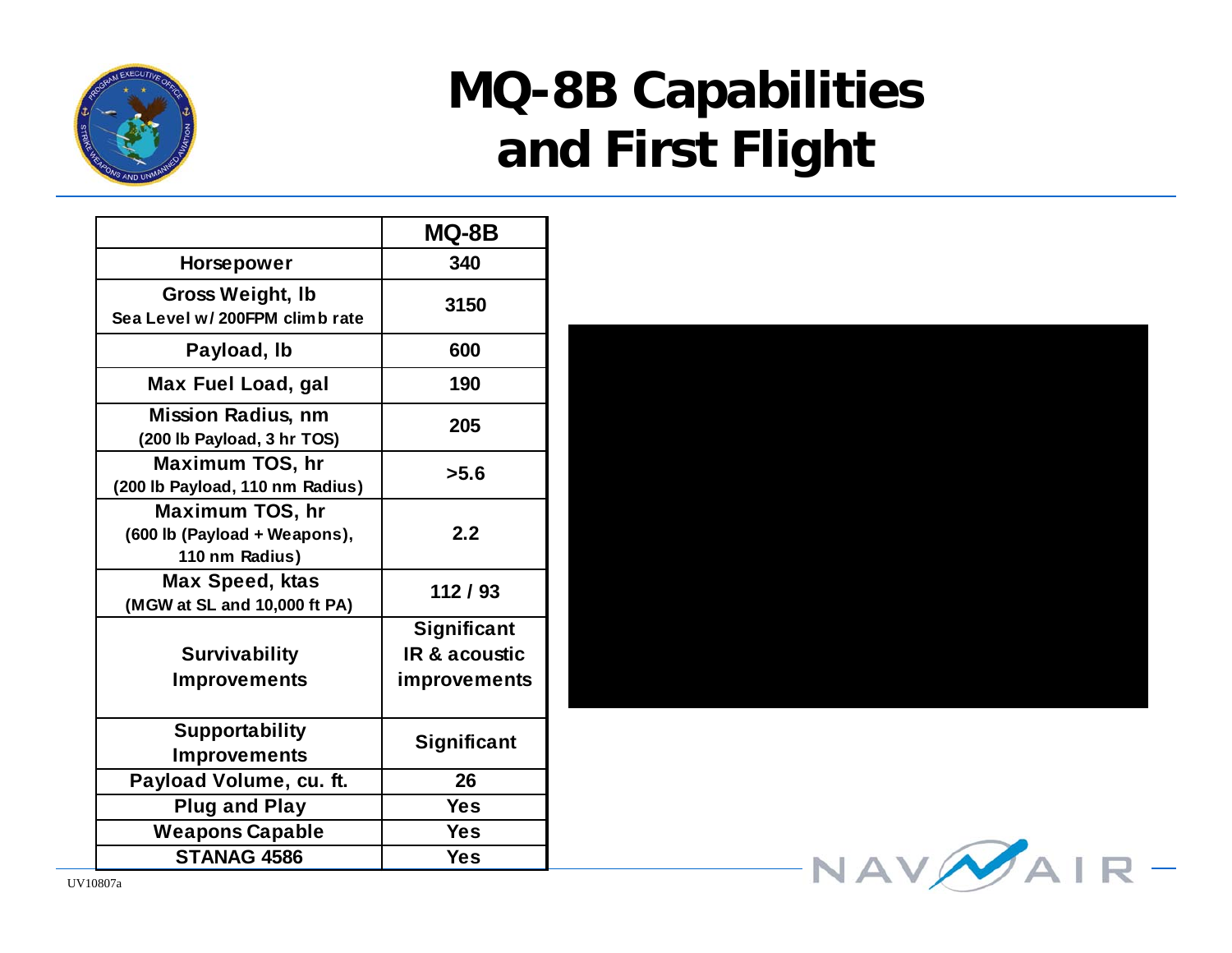### **Fire ScoutConceptual Weapons Engagement**

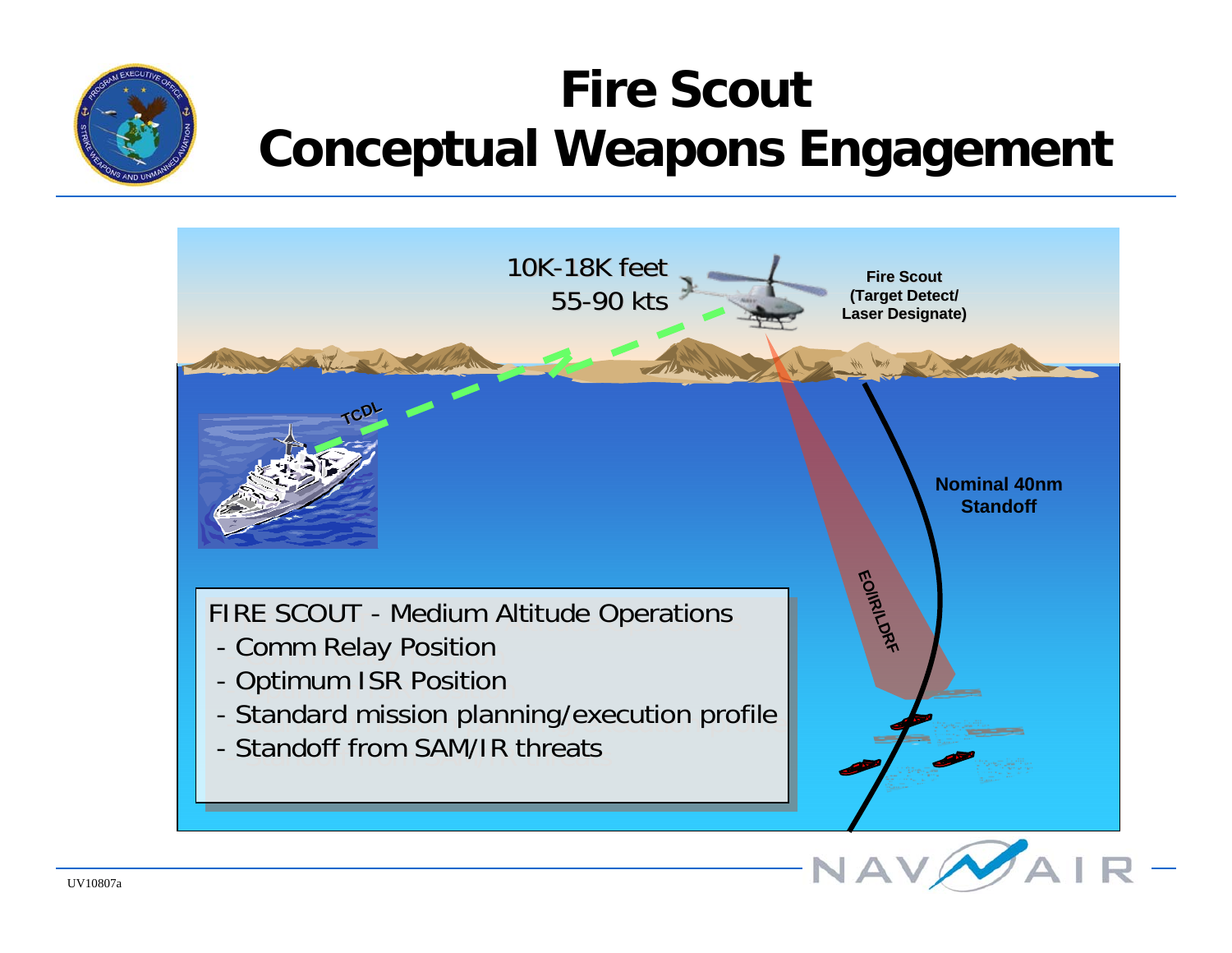

# **Potential Target Set**

- $\bullet$  Fast Attack Craft
	- Ships
	- 40mm to 76mm guns, SAMs, torpedoes and ASCM
- $\bullet$  Fast Inshore Attack Craft
	- Smaller, more maneuverable patrol boats, drones, suicide craft
	- 7.62mm, 12.7mm, Shoulder Launched Missiles
	- Loaded w/Explosives
- $\bullet$  Derived from:
	- LCS CONOPS
	- LCS Threat Assessment
	- In-theater Inventory





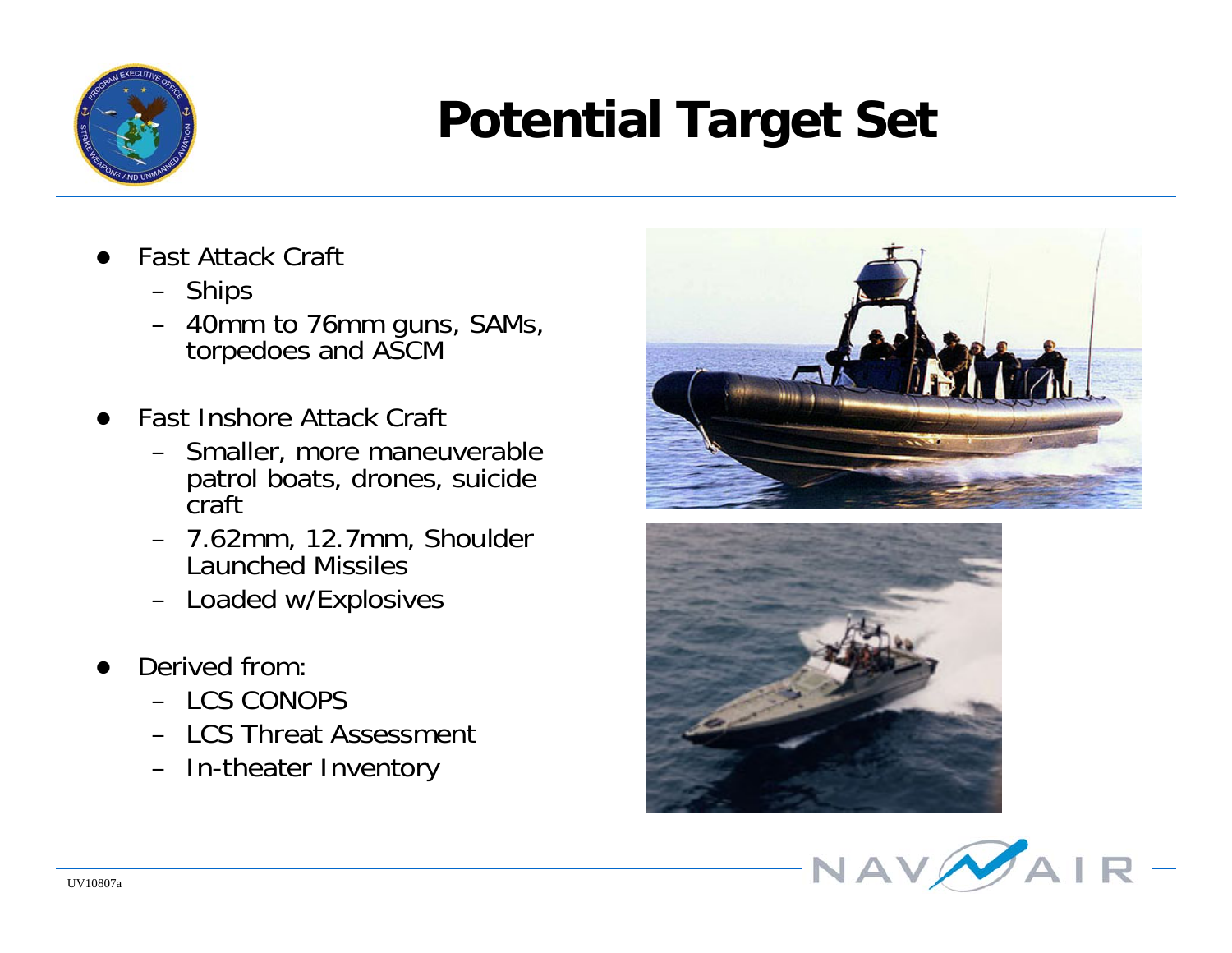

#### **Live Fire Demonstration –Yuma Proving Grounds**



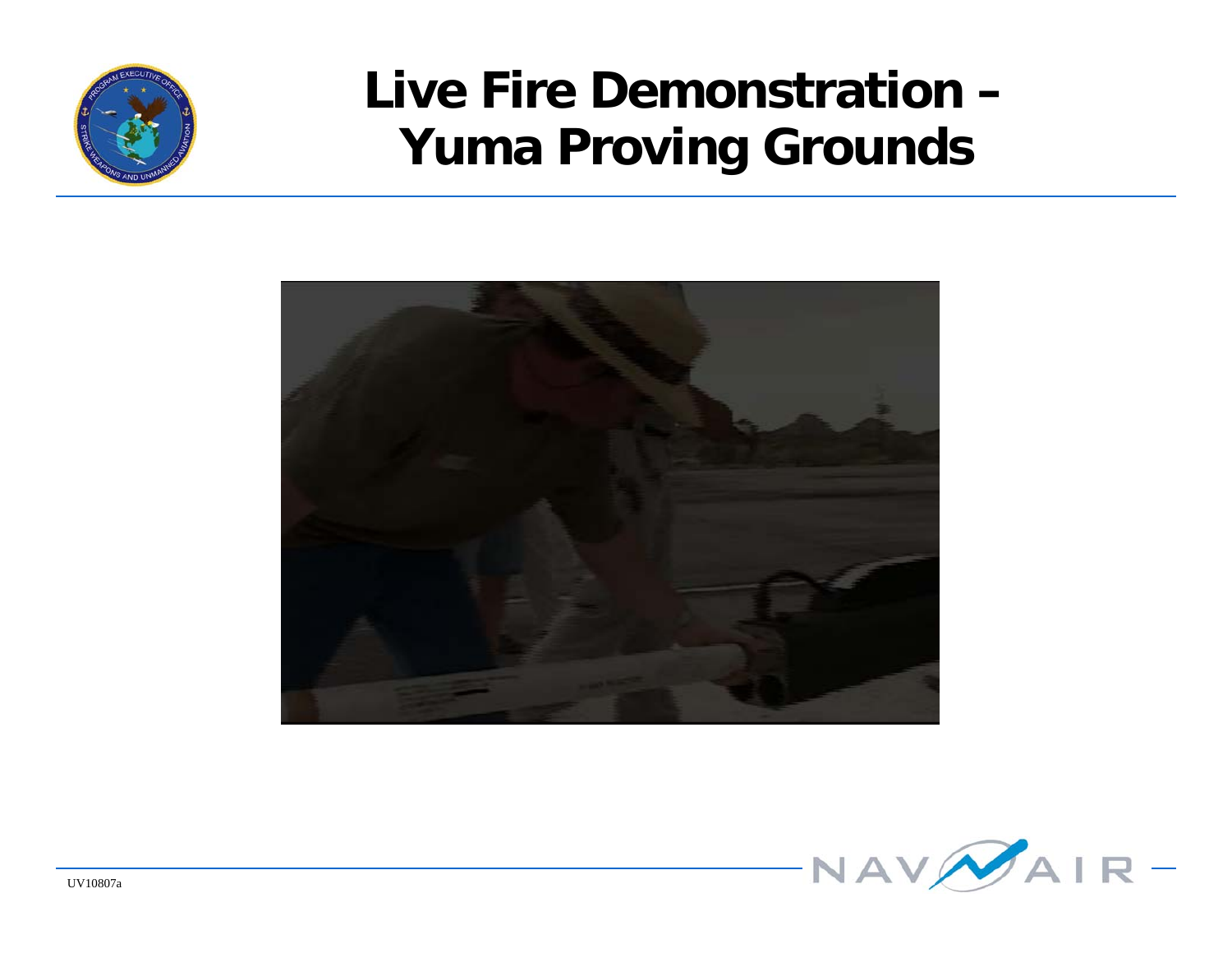

## **Fire Scout Weapons Study Initial Weapons Selection Criteria**

- $\bullet$  Weapon Weight < 250lbs
	- Weight of weapon is a tradeoff with usable fuel which equates to range/time on station
	- Low cost/sufficiently lethal weapons typically lightweight
- $\bullet$ Precision Guidance or Projectiles
- $\bullet$ Warhead applicable to Fast Attack Craft threat
- $\bullet$ In Production or Final Stage Development
- $\bullet$  Practical on UAV Platform
	- Delivery method
	- Sensor integration
	- Ship board operations/certification

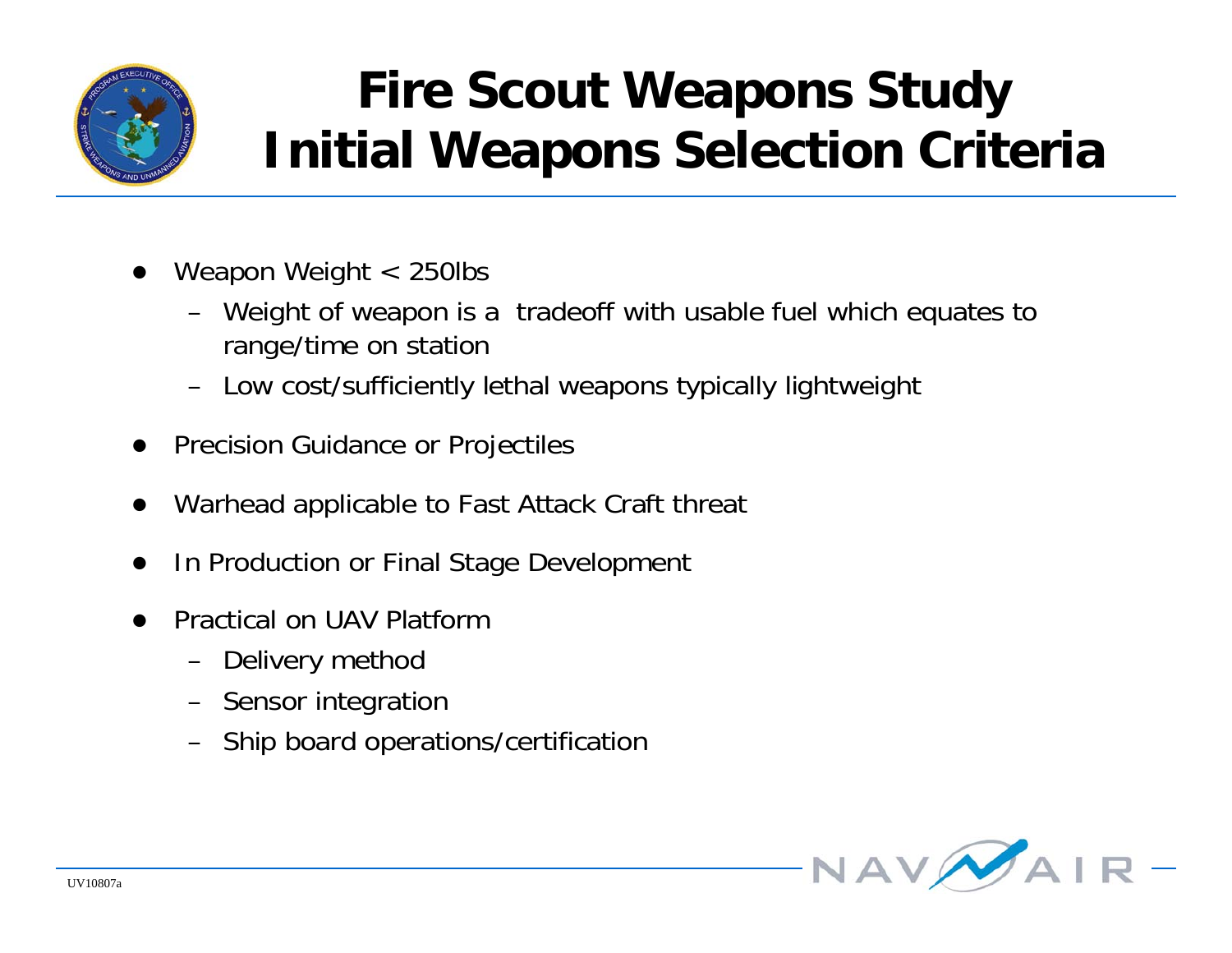

#### **FIRE SCOUT Weapons Recommendations**



#### **Viper Strike**

- Laser guided
- \$65k per Unit
- Used on Army Hunter UAV in Iraq
- Manufacturer: Northrop Grumman

#### **PGMM**

- Laser Guided no moving parts
- \$15k per unit
- Army precision mortar program
- Manufacturer: ATK

#### **LOGIR/APKWS**

- Inertial/IIR/Laser guidance
- \$10K to \$15K per unit
- China Lake Effort on 2.75" rocket
- Manufacturer: TBD

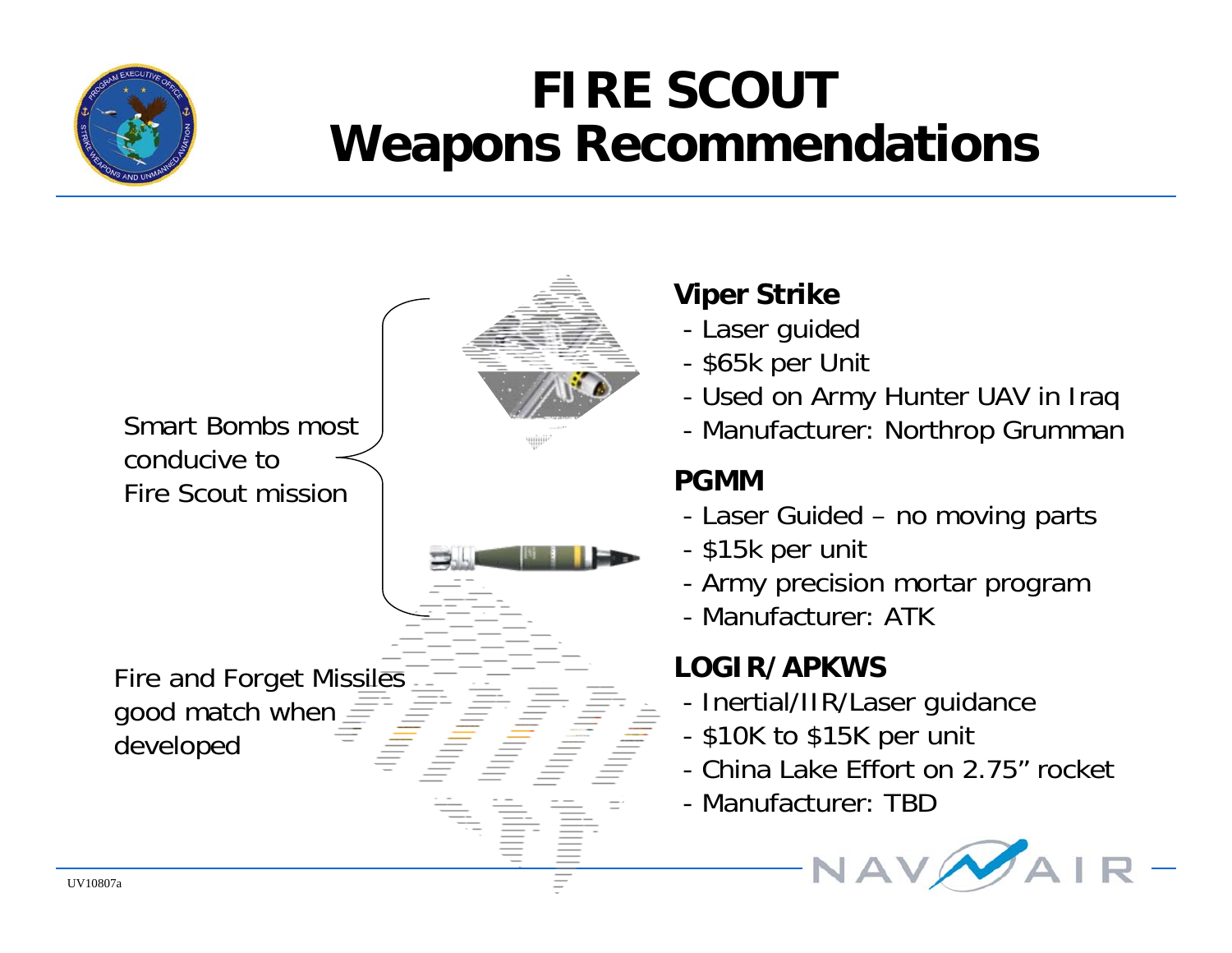

# **Other Potential Weapons Efforts**

- $\bullet$  **Compact Rapid Attack Weapon (CRAW)** – Compact (~85" length, 6.75" diameter, <220lb) weapon capable of being deployed from remotely operated unmanned platforms (VTUAV, USV) against submarines.
	- Builds on successful completion of Anti-Torpedo Torpedo
	- Requires Magnetometer equipped VTUAV
	- ONR/N76 lead for ACTD



- $\bullet$  **China Lake SPIKE** – CNO level interest in SPIKE employed on VTUAV.
	- Supports LCS Layered Defense concept
	- Developmental weapon, light weight
		- China Lake lead for ACTD

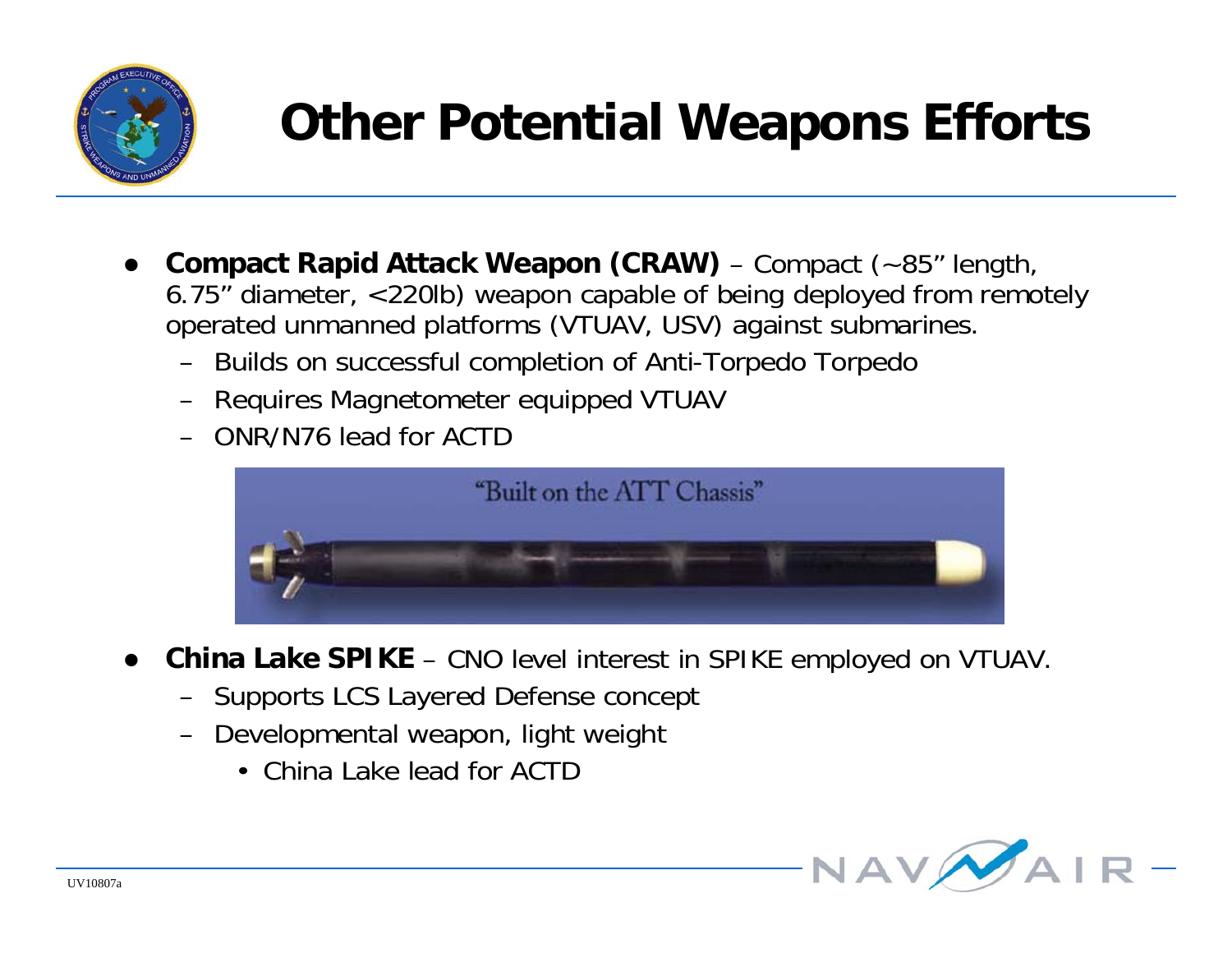### **Armed UAVsPart of a Larger Mission Force**